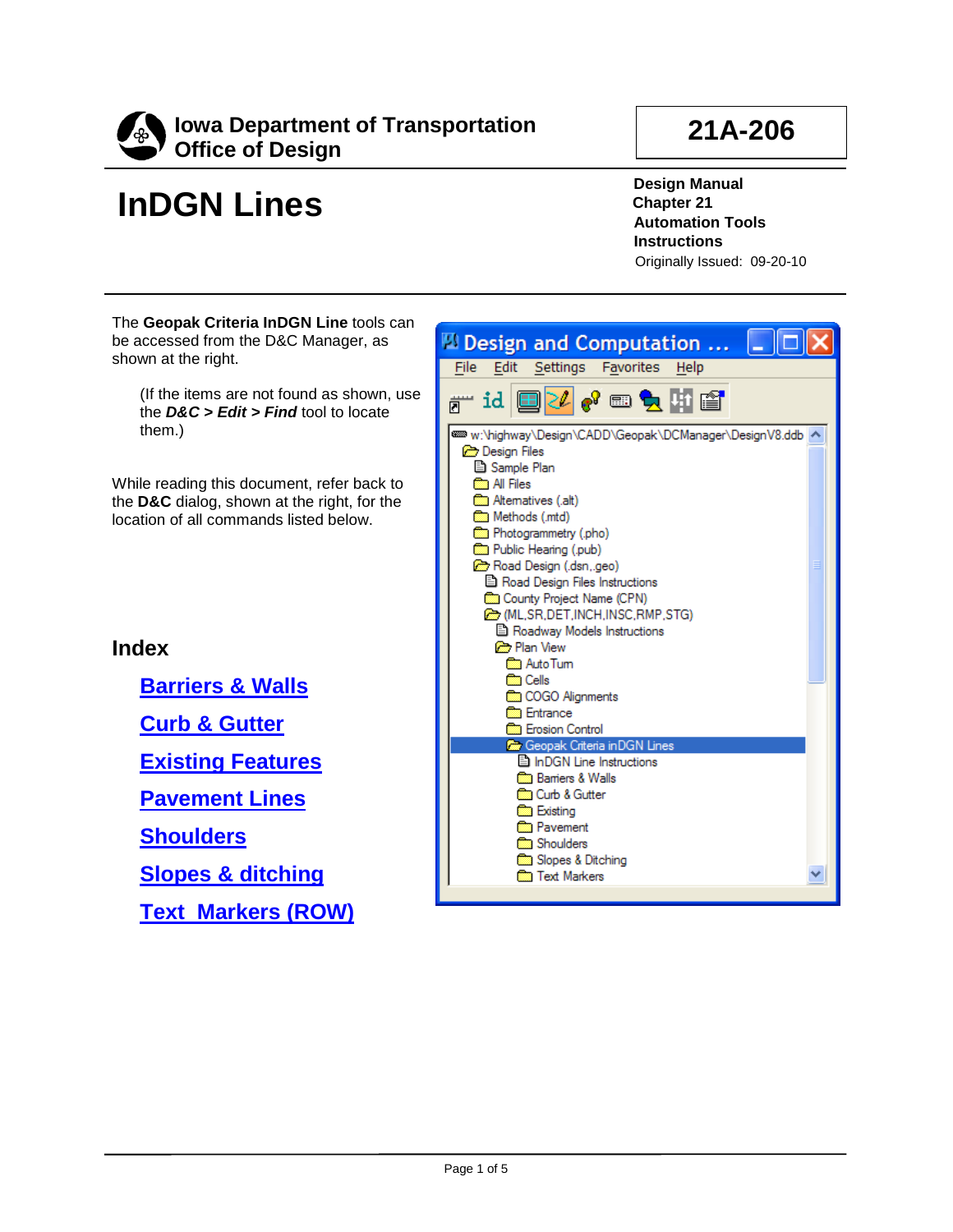#### <span id="page-1-0"></span>**Barriers and Walls**

The **Barriers & Walls** options are as shown at the right.

*Double-clicking* any of the **Barriers & Walls** items causes the appropriate MicroStation element attributes to be set for that option. Most selections will also cause the Geopak **Place Influence** check box to be checked,  $\boxtimes$ , as shown by the red arrow below. While the **Place Influence** option is checked, ( $\boxtimes$ ), all elements will be placed with the current element symbology and will continue to do so until it is unchecked,  $(\Box)$ .





Example: When the RE-44D item is selected, the active MicroStation element placement attributes change accordingly, as shown below.



When the "Draw Cogo Element" button is clicked, (shown by the blue arrow above), the "Open Job" dialog displays, as shown at the right.

Enter or select the **Job** number, and click the **OK** button.



After the above **OK** button is clicked, the "**Draw…**" dialog becomes available. Several **Element Type** options exist, including **Lines, Curves, Spirals,** and **Chains,** as shown at the right.

Each of the different **Element Type** options will produce a selection list associated to that element type, as shown at the right by the list of **Curves.**

After selecting an element name, (such as one of the **Curve** names from the list at the right), that element will be drawn in the file with the **Place Influence** element attributes for that item.



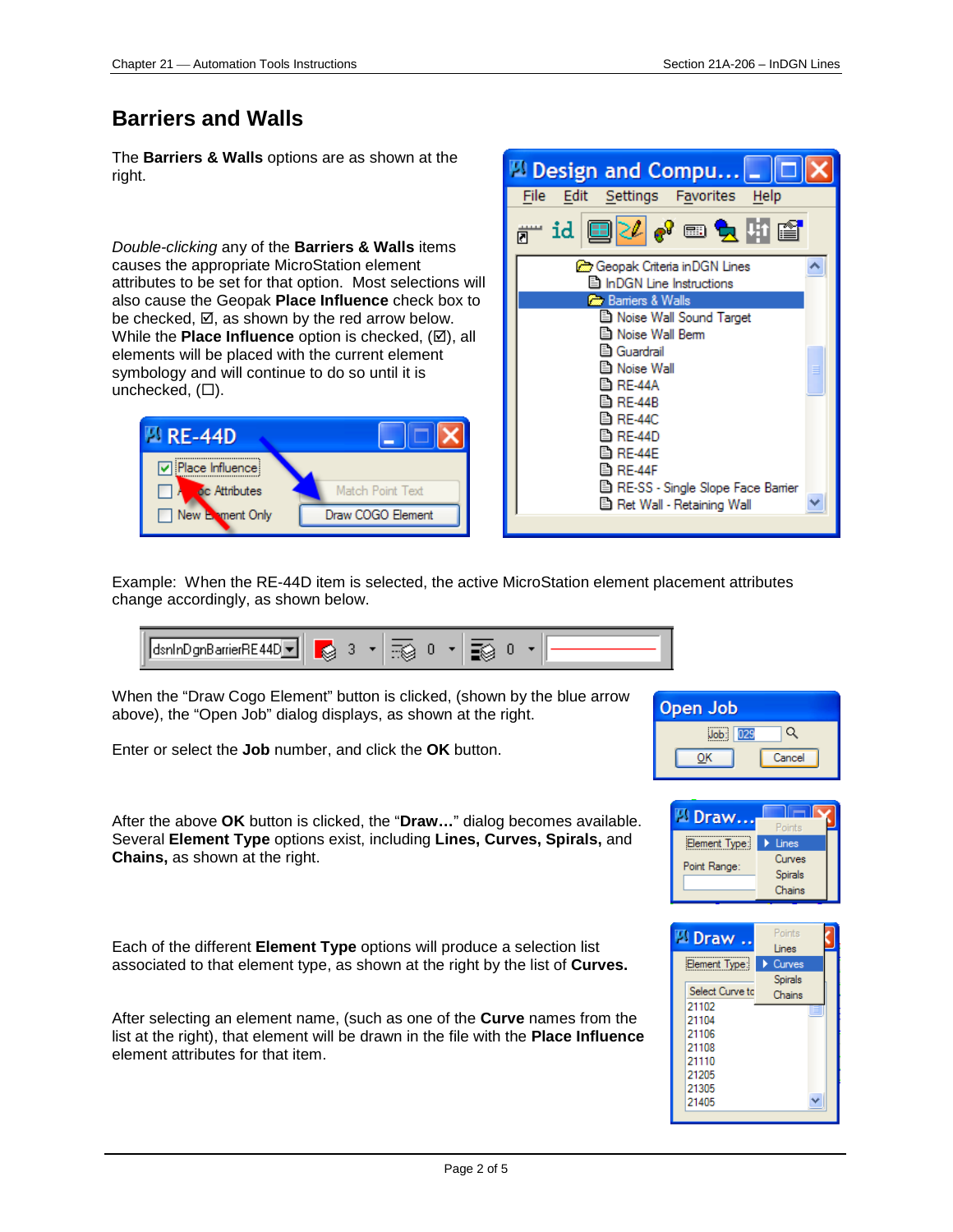#### <span id="page-2-0"></span>**Curb & Gutter**

The **Curb & Gutter** options are as shown at the right.

For the complete path to the **Curb & Gutter** items, refer to the dialog at the [top of this document.](#page-0-0)

All other dialogs and options are similar to those shown above for **[Barriers & Walls.](#page-1-0)**



## <span id="page-2-1"></span>**Existing Features**

The options for Plan View "**Existing** Features, InDGN lines", are accessed through D&C Manager, as shown at the right.

For the complete path to the **Existing Features** items, refer to the dialog at the [top of this document.](#page-0-0)

All other dialogs and options are similar to those shown above for **[Barriers & Walls.](#page-1-0)**



## <span id="page-2-2"></span>**Pavement Lines**

The options for **Pavement** InDGN Lines are as shown at the right.

For the complete path to the **Pavement** items, refer to the dialog at the [top of this document.](#page-0-0)

All other dialogs and options are similar to those shown above for **[Barriers & Walls.](#page-1-0)**

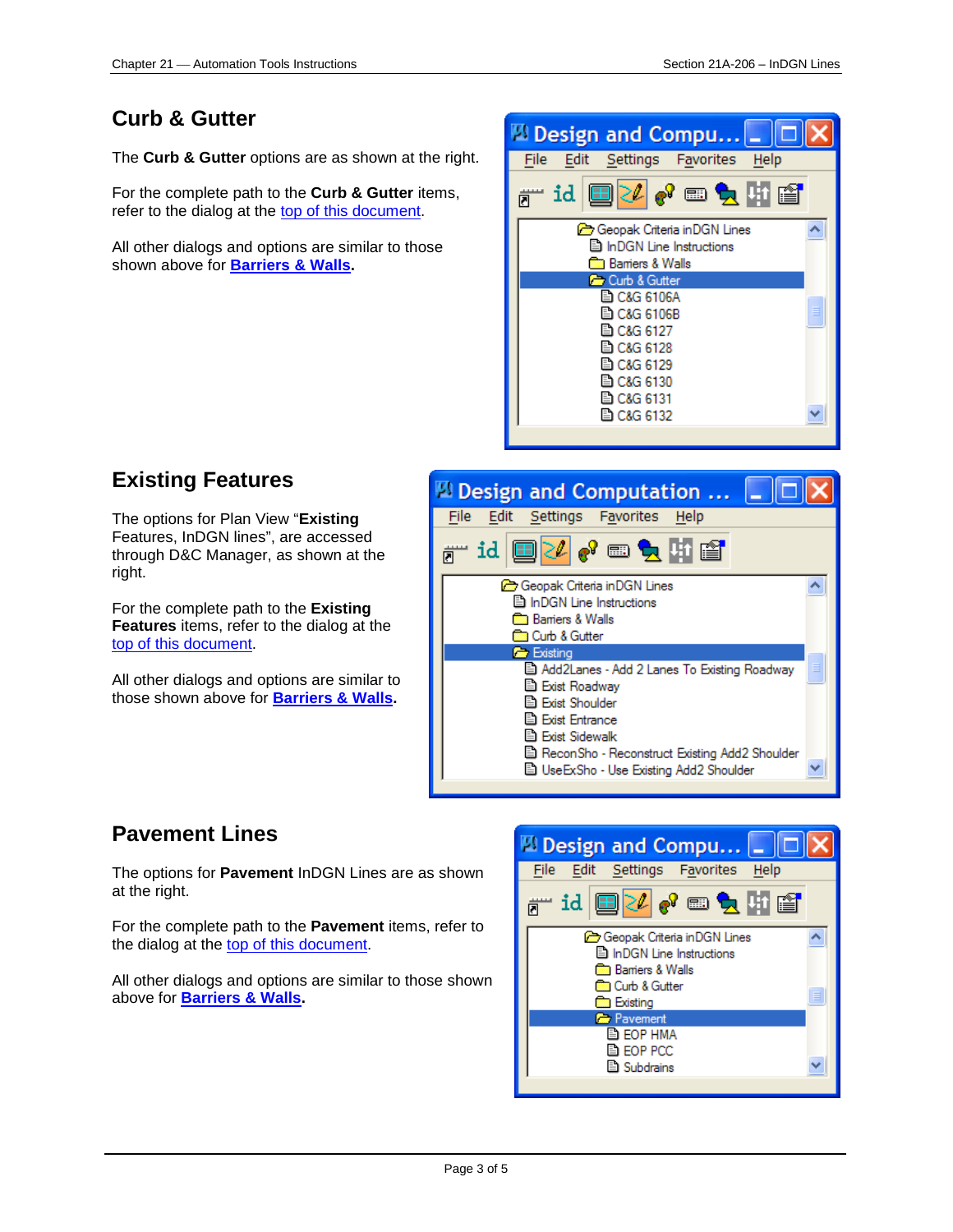#### <span id="page-3-0"></span>**Shoulders**

The options for **Shoulders** InDGN Lines are as shown at the right.

For the complete path to the **Shoulders** items, refer to the dialog at the [top of this document.](#page-0-0)

All other dialogs and options are similar to those shown above for **[Barriers & Walls.](#page-1-0)**



## <span id="page-3-1"></span>**Slopes & Ditching**

The options for **Slopes & Ditching** InDGN Lines are as shown at the right.

For the complete path to the **Slopes & Ditching** items, refer to the dialog at the [top of this document.](#page-0-0)

All other dialogs and options are similar to those shown above for **[Barriers & Walls.](#page-1-0)**